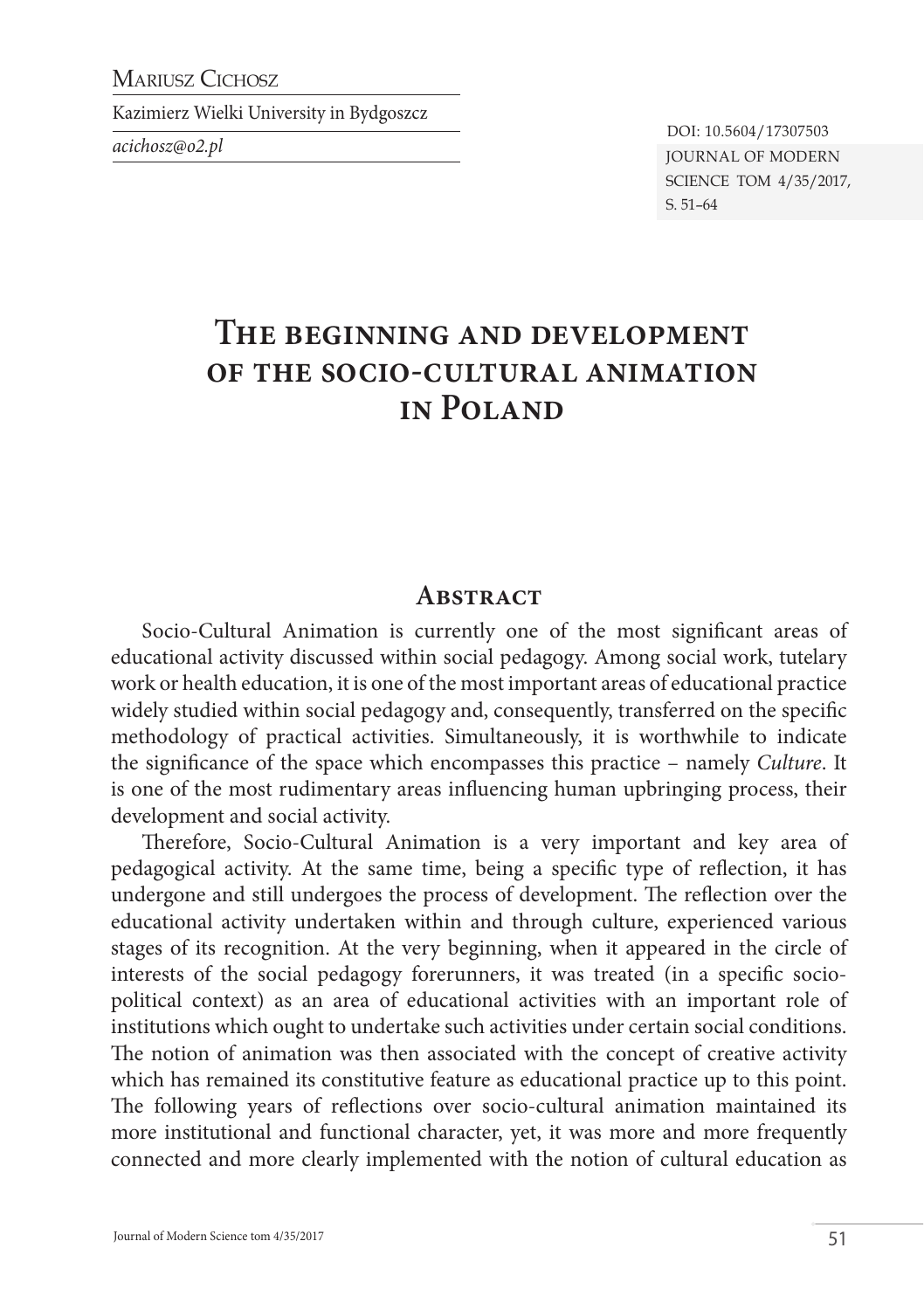part of the pedagogy of culture. Currently there are various ways of understanding socio-cultural animation accepted by social pedagogy. One of them is the concept of environmental education which sees the area of culture as the important and desired space of realizing education.

**Keywords:** *culture, creativity, education, schooling, environment, environmental education, institution* 

# **Introduction**

The area of culture is regarded as a field of human creative activity. This is a sphere of human creative struggles with himself and the others – the world outside and inside all of us. It is also an area of spiritual experiences – putting questions about the sense, the identity, the present, the future. However, this world – the world of culture is also the one we share and the one we invite others to, the one we hand down – it is the world of human educational activity. In the context of social sciences, this activity is often referred to as sociocultural animation. It has a rich tradition of undertaken solutions, accepted ideas and activity concepts. Therefore, worthwhile is the question of how that idea developed in the ground of pedagogy, especially social pedagogy which has worked out particular solutions in this area, indicating socio-cultural animation as one of its proper and specific areas.

#### **Educational-cultural current**

Since the very beginnings of social pedagogy in Poland, the issues of culture and scholastic activities connected with it have been related to the notion of education<sup>1</sup> understood as determined and broadly defined practices aimed at general upbringing and mostly of non-school character. This notion ought to be understood in a broader historical and social context especially with regards to the current of social pedagogy.

The term was coined when Poland was deprived of independence and this fact inspired the social thought and the arising social pedagogy at that times. The ideas of education and precisely its components like schooling and cultural work were primarily seen as drive for independence and, secondly, as reformatory aspirations. Aspirations, in which the cultural content played rudimental role, both built up the national awareness and served as a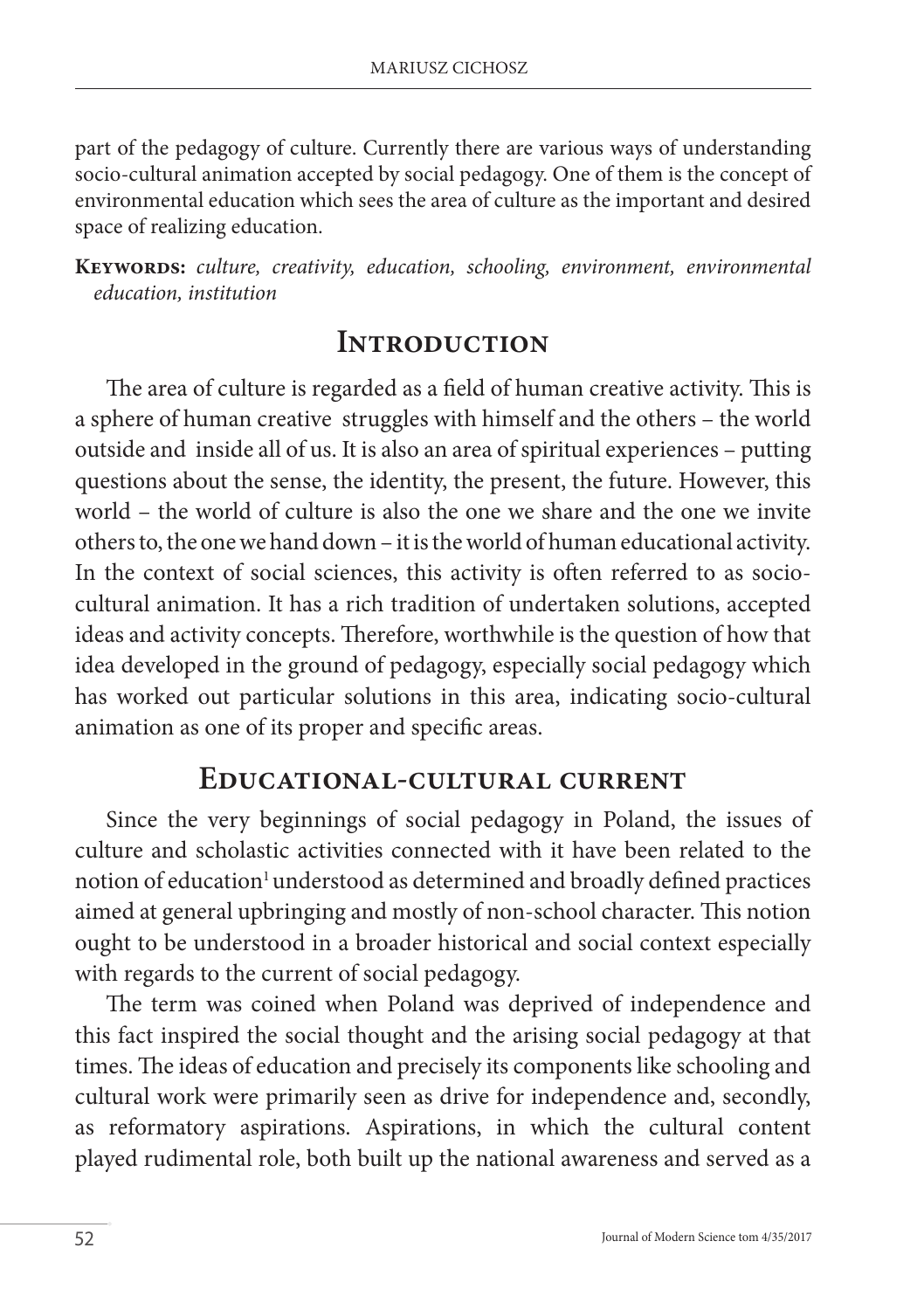developmental factor the whole society and individuals. The creator of social pedagogy – Helena Radlińska wrote in one of her works:

...*Education and upbringing are a social function. The right to be educated ought to be sought in life itself. The primary phenomenon of social life is the cultural development; the vocation of every human being is creation and improvement of national culture; the role of nations – implementing the cultural benefits in the life of humanity. Every work, every struggle to implement a given cultural idea in real life contributes to the development of humanity...*  (Radlińska, 1935, s. 10).

Such attitude, seen from various perspectives, was presented by the author in her further papers such as: *Educational work, methods, tasks and organization* or *The study of cultural work* and *The education and culture of the Polish countryside.* It may be stated that this notion became the systemic notion of her activity and was characteristic of the social pedagogy of that time.

It is important that in this *educational-cultural current,* Helena Radlińska took on a subjective, humanistic approach seeing a human being as a unit with certain capacities regarding its participation in culture. In the context of educational activities according to the presented vision of human being, another term was coined – *creativity*. The shaping of creative attitude was also supposed to be the effect of educational work both cultural and schooling. This notion has been the key idea of social-cultural animation since that point regardless of its interpretation.

Stanisław Korniłowicz, one of the forerunners of social pedagogy, also studied the phenomenon of cultural work and described it in the following way:

*...The demand of creative democracy is not only to make the cultural values available for the masses but also to enable creative units of all social layers to participate in the shaping of culture, enabling various social groups to created their own cultural structures. In this respect there is an urgent need for a social action aimed to facilitate individuals and groups in the development of creative skills and talents. In other words, cooperation in the development of culture (science, art) through preparing workers and organizing workshops about cultural production. Such social activity, aimed at facilitating the creation of cultural values instead of simply spreading them, is defined as the creative function of cultural work...* (Korniłowicz, 1976, s. 128).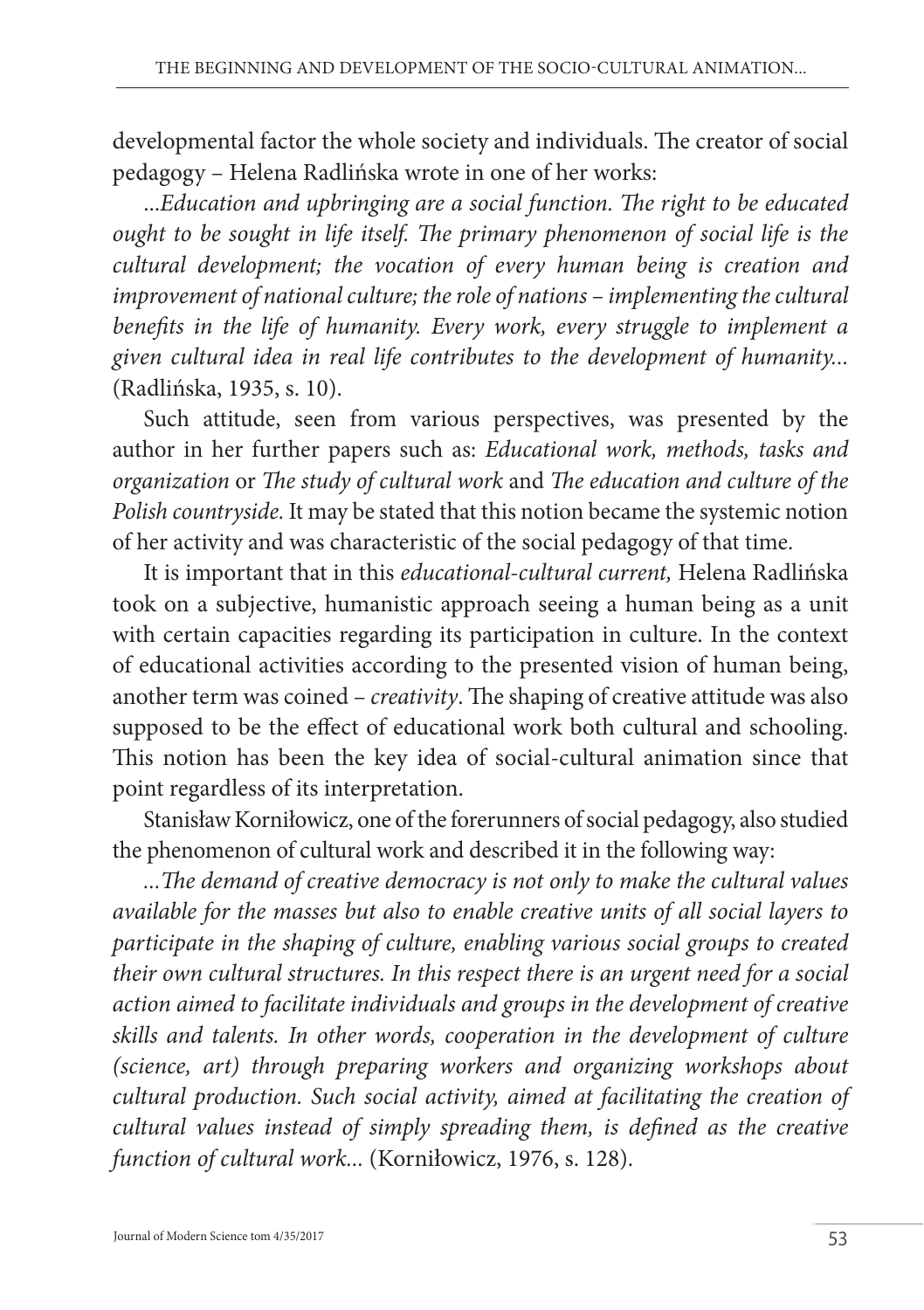It may be observed that the notion of cultural work and educational work, or rather cultural work seen as an element of broader educational activity, was of more instrumental (in the sense of the need for undertaking specific action) and institutional character. Such an approach is supported by a relatively unknown project of *Dissemination of cultural heritage and nonschool education act* by Helena Radlińska published in one of her works. The author claims that:

*...Making the cultural heritage available and propagating the participation in cultural creativity requires:*

- *tools capable of storing and distributing the heritage as well as bringing out interests...,*
- *common education that develops skills to use the cultural heritage and facilitates creative skills,*
- *supporting cultural activity in all areas of science and art, its devotion, work, social co-existence, spiritual and physical development of an individual,*

*Fulfilling of these tasks is possible with the cooperation of many institutions and undertakings. The success of cultural activity depends not only on the eminent creators and the attitude of people and groups which are the most active and the most aware but, to a greater extent, on breaking up with the passiveness of those who remained incapable of even participating in the reception of culture.* 

*The organization of cultural work should enable the broadest possible participation, connection of various areas of culture, availability of tools, providing incentives, freedom of initiatives and professional help in their realization* (Radlińska, 1947, s. 217).

Accepting such an approach, the early social pedagogists indicated the necessity to create numerous cultural-educational institutions where such cultural work would be undertaken. In the previously cited work edited by Stanisław Korniłowicz, Helena Pleszczyńska provides a rich collection of such institutions – frequently repeated and referred to, though modernised, by successive generations of social pedagogists. She enumerated the following:

- *Lectures and cycles,*
- *Common university lectures,*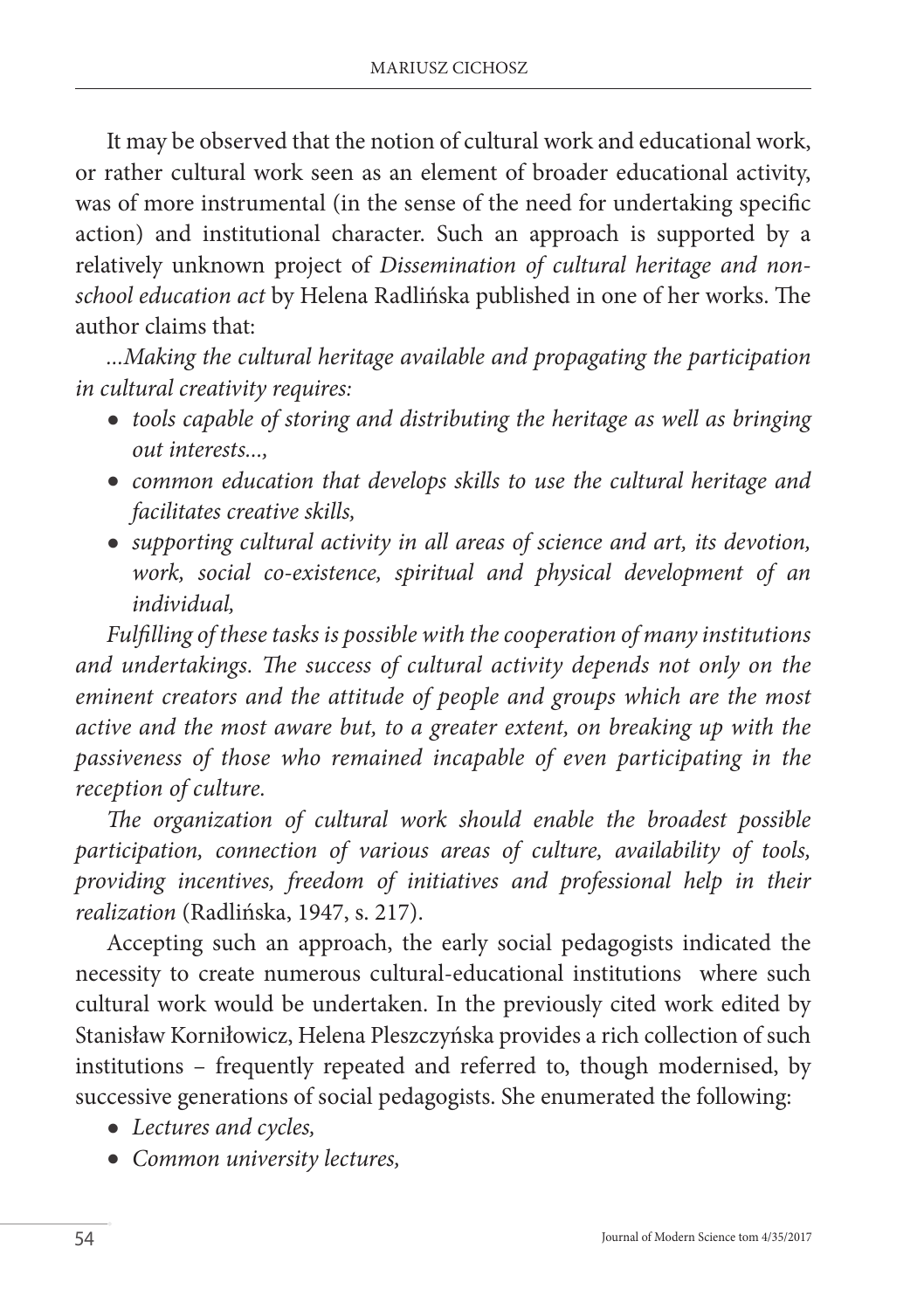- *Common regional universities,*
- *Common universities,*
- *Civic courses,*
- *Schools for adults and adolescents,*
- *Folk Agricultural Schools,*
- *Dormitory type folk universities,*
- *Sunday universities,*
- *Summer courses,*
- *Common libraries,*
- *Youth clubs,*
- *Youth associations,*
- *Community centres,*
- *Community Theatres,*
- *Musical activity,*
- *Radio,*
- *Museums, exhibitions,*
- *Sightseeing, trips, summer camps,*
- *Counselling services, instructional help, publishing companies, scientific research,*
- *Trainer courses and conventions of educators,*
- The Study of Social-Educational Work at the Free Polish Universit<sup>2</sup> Polish: *Wolna Wszechnica Polska* (Konewka, Korniłowicz, 1929, s. 58–79).

At the same time it is worthwhile that these institutions have been regarded as educational environment from the very beginning and, as such, have been the area of social-pedagogical research as the place where every educational tasks and activities occur. Therefore it was a wide ontological and epistemological perspective of this new and constantly shaping pedagogical discipline. With regards to these issues, the deliberations of Zofia Daszyńska-Golińska<sup>3</sup> seem especially interesting. It was already in 1913, when she wrote about Community Centre (named a Folk House at that time) as a typical educational institution related to cultural work and pointed out the requirements and conditions it has to fulfil in order to become educational environment;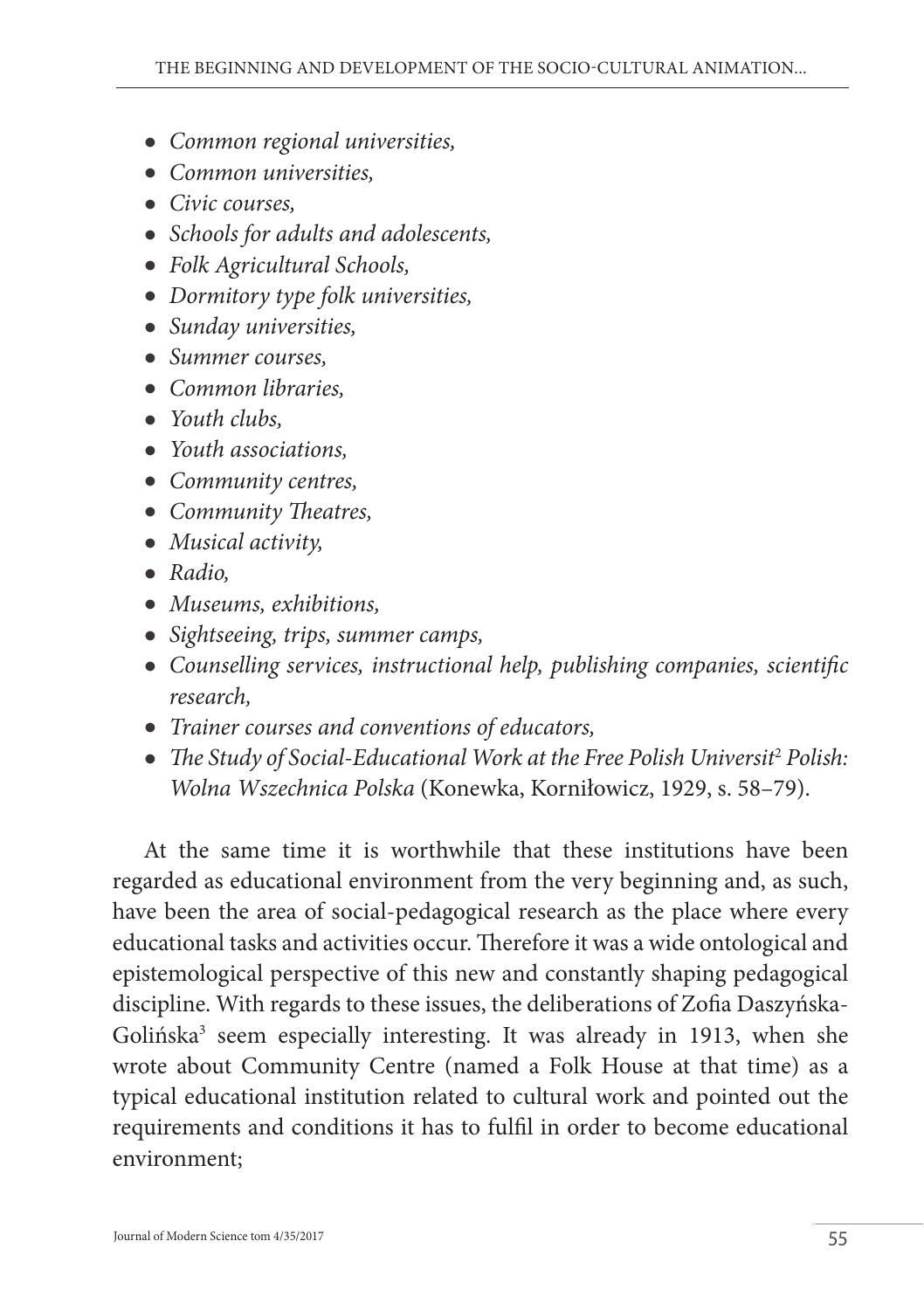*...In order to become live environment a Folk House ought to: fulfil free-time needs of all age categories through:* 

- *arousing mental development of the participants,*
- *dissemination of artistic culture,*
- *spreading patterns of "civilised", "versatile" and "free" relax and entertainment,*
- *developing sport and physical education and facilitating sport events,*
- *stimulating "internal ethical unity" of the participants,*
- *arousing needs of "higher moral life",*
- *running prophylactic activities against deviation,*
- *making the Folk House a central point which gathers all kinds of associations and clubs...* (Borowski, Daszyńska-Golińska, 1913, s. 372–378).

Setting the notion of culture mainly in the area of *education* – *educational and cultural work* was a clear sign of practical or even praxeological tendency and distinct institutionalism.

At the same time it is noteworthy that the social pedagogists of that period did not expand the concept of culture itself. Such deep analyses are hard to find in that period of shaping of social pedagogy. Researchers mainly based on the assumptions and claims accepted by sociology of education typical of that time. Such literature was the richest source of reference for H. Radlińska as well as other representatives of this discipline. Whether directly or indirectly, they most often drew their knowledge from the field of social politics which in that time expressed a clear practical, institutional and reformatory orientation (e.g. in: L. Krzywicki, K. Krzeczkowski or St. Rychliński).

The notion of educational and cultural work remained in such a shape in social pedagogy until post-war period when a new chapter of understanding opened.

### **Systemic current – cultural-educational activity**

The new approach saw education mainly as an effect of social activity, planned and fully realized within a holistically organized system of educational influences. The integrity of the system was ensured by the ideology of socialistic education accepted at that times.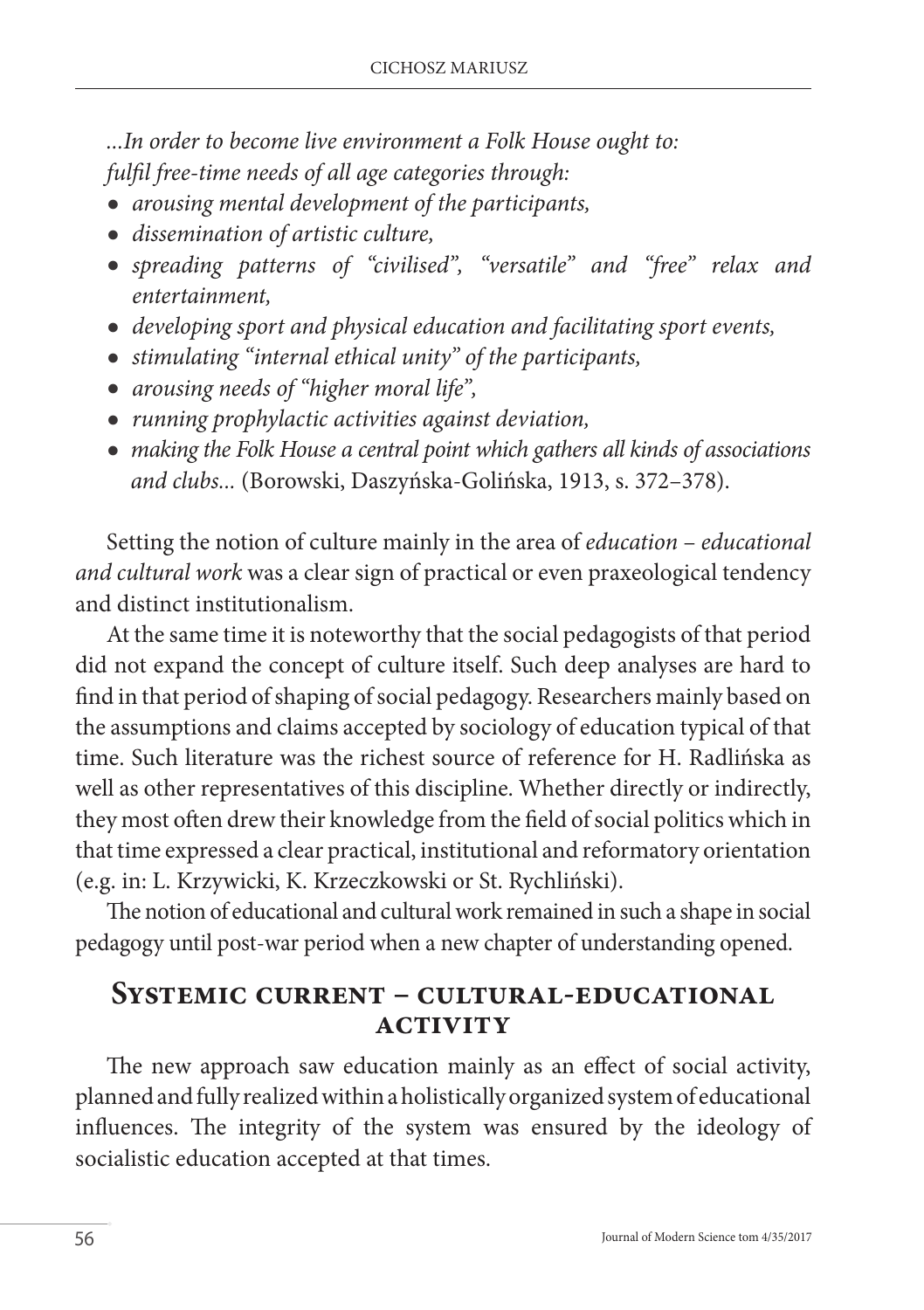Despite significant changes which occurred in social pedagogy of that period – especially with respect to ideological rudiments, the notion of educational activities with regards to culture was still perceived to be mainly realized out of schools. It was also believed to involve mainly adults (yet not only). It was also eminent that these activities were associated with the area of *free time*. At that time, Aleksander Kamiński wrote that:

*...We could also say that culture is a sphere of human life and activities developing in the free time and having no direct utilitarian character...* (Cichosz, 2006, s. 151).

Such thread hardly occurred, or was not so strongly stressed, in the parallel works of another significant figure of post-war social pedagogy – Ryszard Wroczyński. The author wove it into the issues of non-school education.

Following the route of social pedagogists of those times, including A. Kamiński, and other authors representative of that period of shaping of the discipline (yet inspired earlier) – the *culture* itself was regarded as a set of *values, norms, patterns and models.* Adopting the contemporary, elaborated goal of all activities suggested in social pedagogy, aimed at *organizing environment* regardless of the theoretical and methodological context, the following issues were indicated with respect to culture:

- *making culture available,*
- *disseminating culture,*
- *introducing in culture.*

These were the layers on which the scope of necessary activities within culture were established. That was the basic layer of recognising culture according to which various concepts were accepted both in terms of the assumed theoretical settlements and suggested practical solutions. It lead to a certain isolation of a separate branch of social pedagogy – the branch of environmental practice, which was then described as: *cultural-educational activity* (derived from the stylistics of: *educational and cultural work*). The clear practical character of cultural activities and the institutionalism of the adopted solutions with regards to educational practice were strongly consolidated at that time. Among the key and principal works for such an understanding of cultural-educational activity is the paper entitled *The basics of educationalcultural activity* (Jankowski, Kargul, Kowalski, Przyszczypkowski, 1985).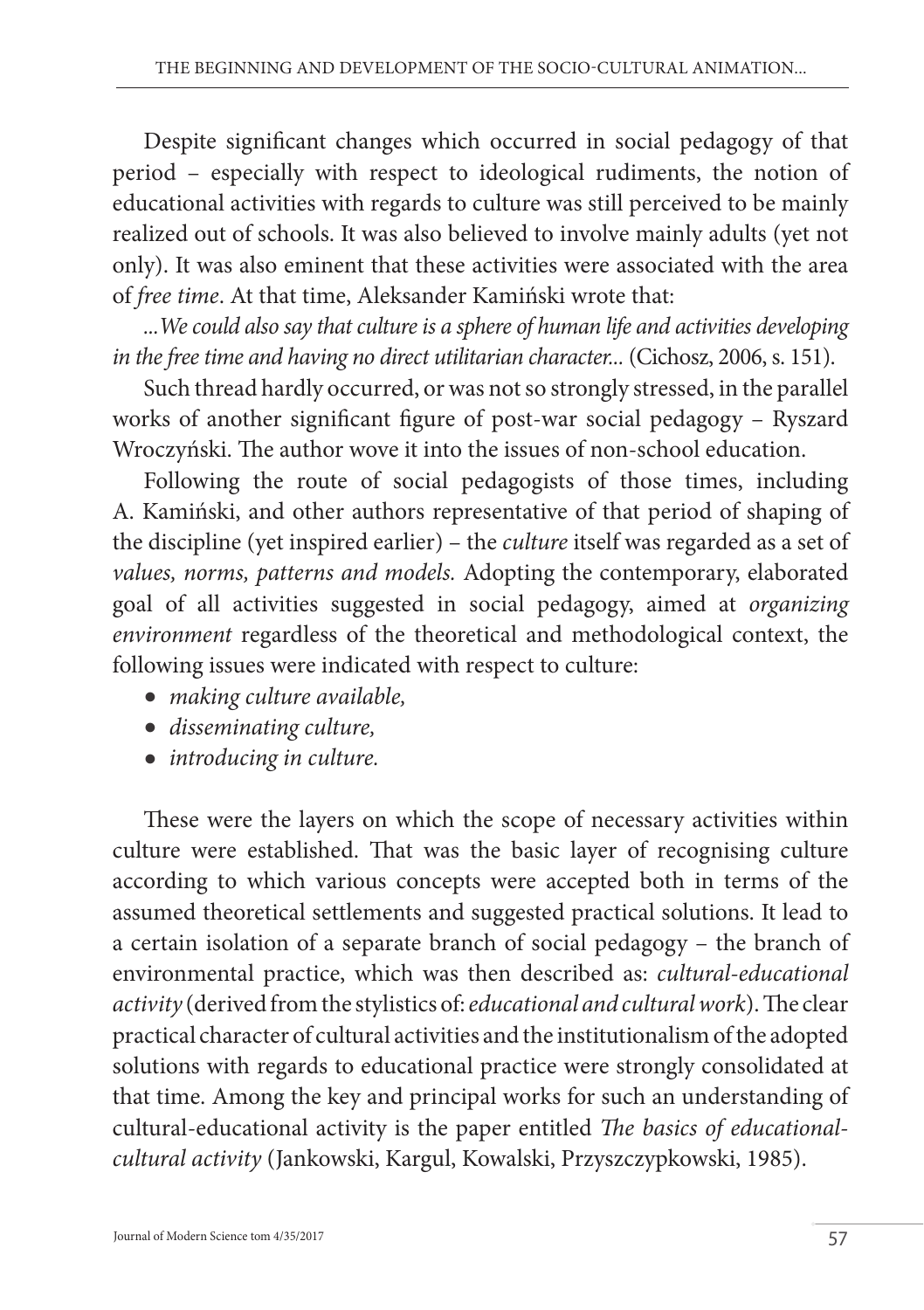Such way of understanding was supported by the contemporary systemic and functional approach to the issues of education. A number of works related to the area of cultural-educational activity were created. Most of them expressed a highly methodological character describing the institutions of culture and characterising them in terms of their expected functions, the role of an educator, pedagogist, animator and other issues significant to the functioning of such activity (Dobrzyński, 1975; Kałużny, 1973; Olszewski, 1965; Kargul, 1976; Jankowski, 1977). Important figures – authors of this area were Józef Kargul, Anna Przecławska, Jan Żebrowski and Dzierżymir Jankowski.

These authors brought up significant theoretical and practical issues connected with cultural-educational activity.

Dzierżymir Jankowski defined the activity as: *...a system of organized, freetime cultural activities of children, adolescents and adults of creative character...*  (Jankowski, Kargul, Kowalski, Przyszczypkowski, 1985, s. 11).

This perspective continues the earlier elaborated tradition in social pedagogy and sees cultural-educational activity as a *method of environmental work*. In this respect, the following methods of environmental work were quoted in order to satisfy the needs of activities within culture: individual cases method, group work method, environment organization method. One of the first researchers who followed this thread in the literature related to social pedagogy was Olga Czerniawska.

The systemic character of such environmental work and the need for its planning and programming was constantly emphasized to be the *part of the holistic system of educational influences*. The whole-life space was indicated as the most adequate and proper area for such influences and, as such, was included in the concepts of *continuous education*.

# **The current of cultural education and environmental education**

At the beginning of the 1990's after the systemic transformation and after turning down the previous ideological models in social sciences, including pedagogy, the described pattern of cultural-educational activity also underwent verification.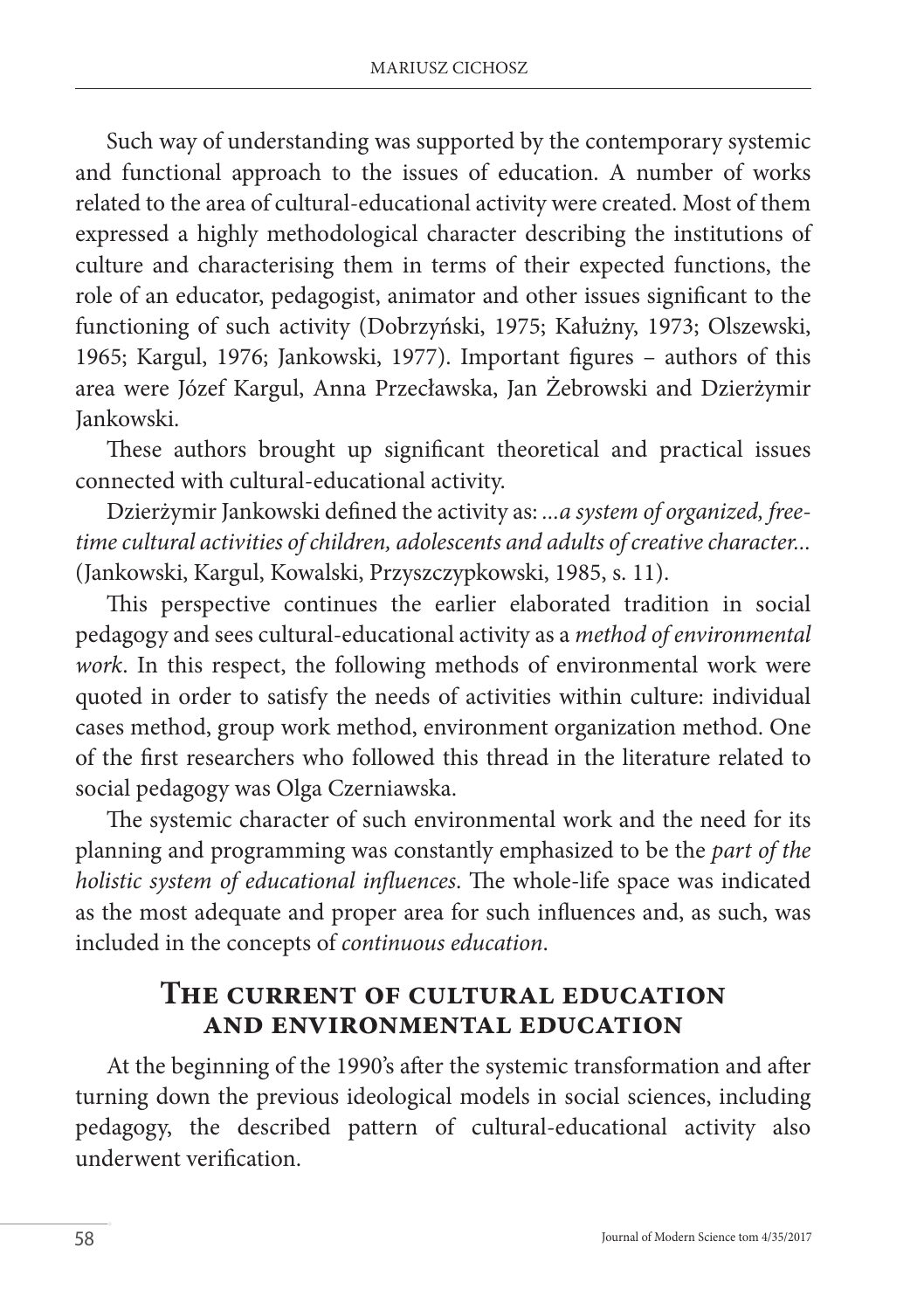With regards to these changes Polish pedagogy gained access to previously unavailable western literature regarding the notion of creative activity within or through culture – named as *Socio-Cultural Animation.*

Such a concept had been known in Polish literature. In the 1970's and 80's, based on western models, O. Czerniawska wrote about this kind of educational work, however, it had been merely known and was not adopted for the contemporary settlements in the grounds of Polish pedagogy (due to ideological dissimilarity). The key work of that period was the work by Małgorzata Kopczyńska entitled *Socio-Cultural Animation* (Kopczyńska, 1993).

This new approach to understanding educational activity within culture – *Socio-Cultural Animation,* emphasized the importance of arousing and facilitating creative activity of a subject especially in the field of culture but also stimulating their social activity. Therefore this approach promoted *social integration and participation* as the aim of socio-cultural animation.

In the literature of the subject shall be made of the various divisions of the socio-cultural animation features that indicate objectives. Barbara Jedlewska said here about the features; adaptive, participatory communication, integration and education (Jedlewska, 1995). Such practical understanding of animation – as indicated by its features – allows to define it as a method of action. And here indicates that the range of this method, as the action in the work of the cultural and socio-educational activities in education (to stimulate, assist, wake up the joy to create, curosity, wake up the motivation and faith in its own strength), the dissemination of education and culture.

In the narrow terms of the socio-cultural animation, defined as a method of action, stands out her specific techniques. Most shows on techniques such as: **organizational technology** – related closely to the promotion and dissemination of cultural activities with the methodology of the events and the work of institutions, dissemination of culture; **communication techniques**  – these are the theatre techniques strictly, such as adequate broadcast voice and director events; **group work techniques** – in terms of the form of action in the group; **techniques associated with the activities of thrives** – training, participatory, playing (achieving relaxation, leisure activities, satisfaction from participation in the game), are listed here also; festivals, games, tourism, sport activity (Zierkiewicz, 2006).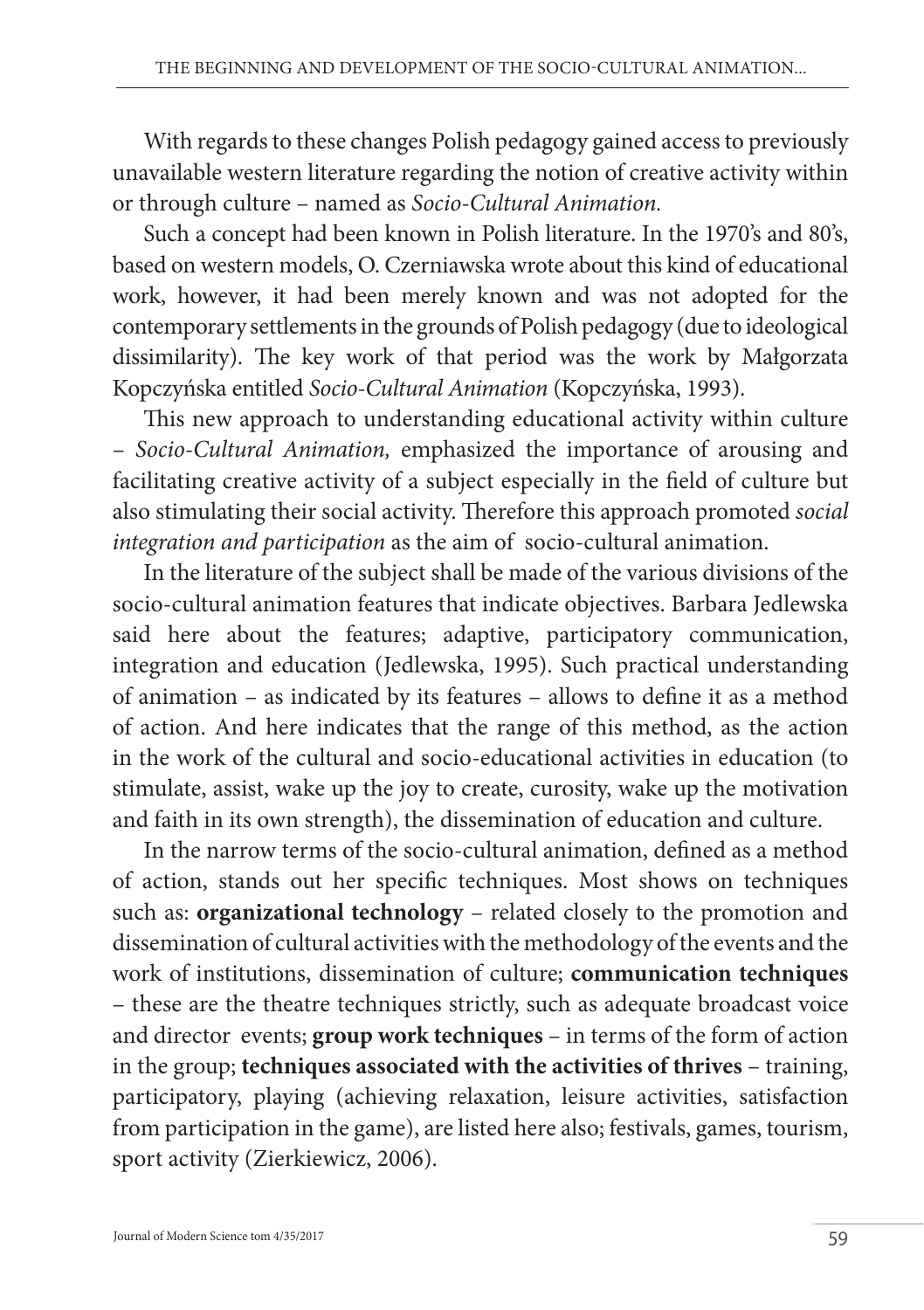The presented inspiration of western pedagogy for the Animation (i.a. with regards to the way of understanding human and its role in the social life as well as the tasks of education) is clearly located in the critical-creative current which is different from the previous adaptative approaches which emphasized the institutional and functional character of such activities.

Such inspirations were also an incentive for modern current within Socio-Cultural Animation which is *Cultural Education* applied mainly in the context of the Pedagogy of Culture in the broad sense which focused on such goals like:

- *restoration and protection of cultural heritage,*
- *creating conditions for cultural and artistic activity,*
- *expanding active participation in cultural life...* (Jedlewska, 1999).

Particular highlights for animation socio-cultural issue of the cultural heritage. In spite of the fact to the animation, which is integrating community and building community this objective can't level out the cultural differences – is a national, that are the wealth of each community. Leon Dyczewski writes: *...a particularly important for Europe cultural group is the nation [...]. Emphasizing the cultural sovereignty of each ethnic group and every people in Europe is not a manifestation of separatism or nationalism, but understanding the essence of cultural riches, because all cultures are part of the common heritage of humanity* (Dyczewski, 1995). To carry out these tasks, the author asserts, also in the animation activities following principles; love and sense of the validity of their own culture; dialogue with other cultures; an attitude of respect for other cultures; exchange and contribute in place of dominance.

The indicated relationship between socio-cultural animation and the pedagogy of culture visible both in literature and educational practice is worth further exploration as it is a specific relationship which stems from a certain tradition in the Polish pedagogy including the context of esthetical education.

At the same time, continuing the social pedagogy tradition and its understanding of socio-cultural animation as well as motivated by western pedagogy, developed the current of the so called *Environmental Education*.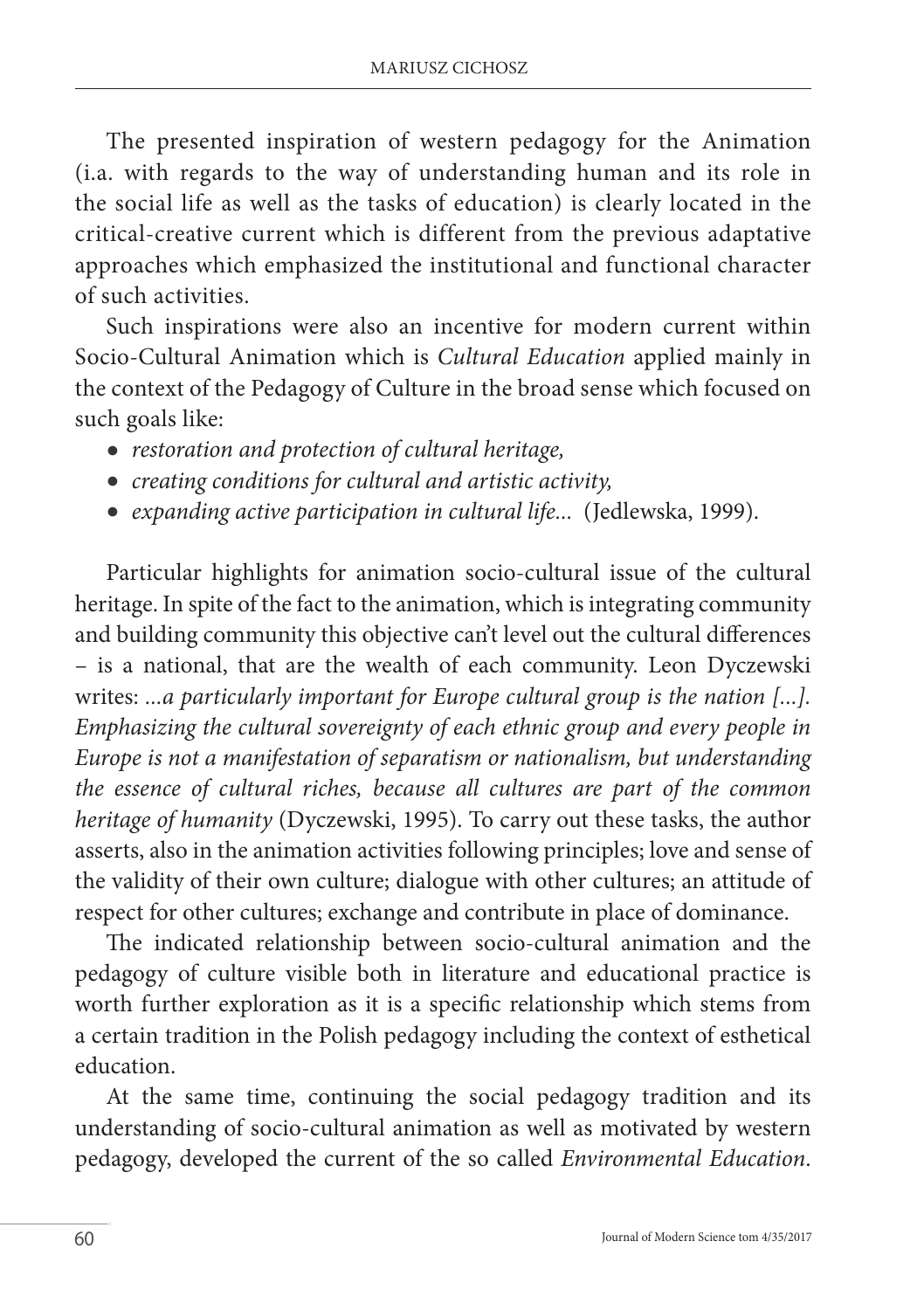It accentuated the need for social and environmental influence on the participants of social life aimed at facilitating their activity and creativity with regards to various layers of human social participation, also in culture [displaying strong and visible signs of the idea of social enforcement – empowering].

According to Wiesław Theiss, such education is defined as:

*...Informal education of children, adolescents and adults connected with the realization of the needs of environment or local community.* 

Its aim is:

- *finding, apprising and developing of local socio-cultural resources and hence shaping local identity...*
- *Shaping active and creative attitudes of individuals, groups and local communities in the construction of human micro-world...* (Theiss, 1996, s. 12).

To sum up, it may be said that Socio-Cultural Animation, finally understood as determined educational activity aimed to facilitate creative activity and social participation may be realized in terms of *Cultural Education* and *Environmental Education.* The former stems from the area of *the Pedagogy of Culture*, the latter is an evident continuation of the routes and tradition of *Social Pedagogy*.

Seeking the understanding of the mentioned relationships and considering the development of concepts regarding this field, one may observe other inspirations concerning educational practice, also coming from other sciences. Nevertheless, with regards to Socio-Cultural Animation the two described paths seem especially clear and leading.

\*\*\* Apart from the need for exploring and reconstructing the sources of Socio-Cultural Animation which allows for determining its nature and how it gained its identity, always current remains the problem of the challenges of the present times. It deals with the issue of transformations of modern culture – its nature and changes it undergoes, but also the problems it brings about for those who undertake and will undertake animation-educational activities. Therefore it is another field for analyses necessary for modern theory and practice of socio-cultural animation.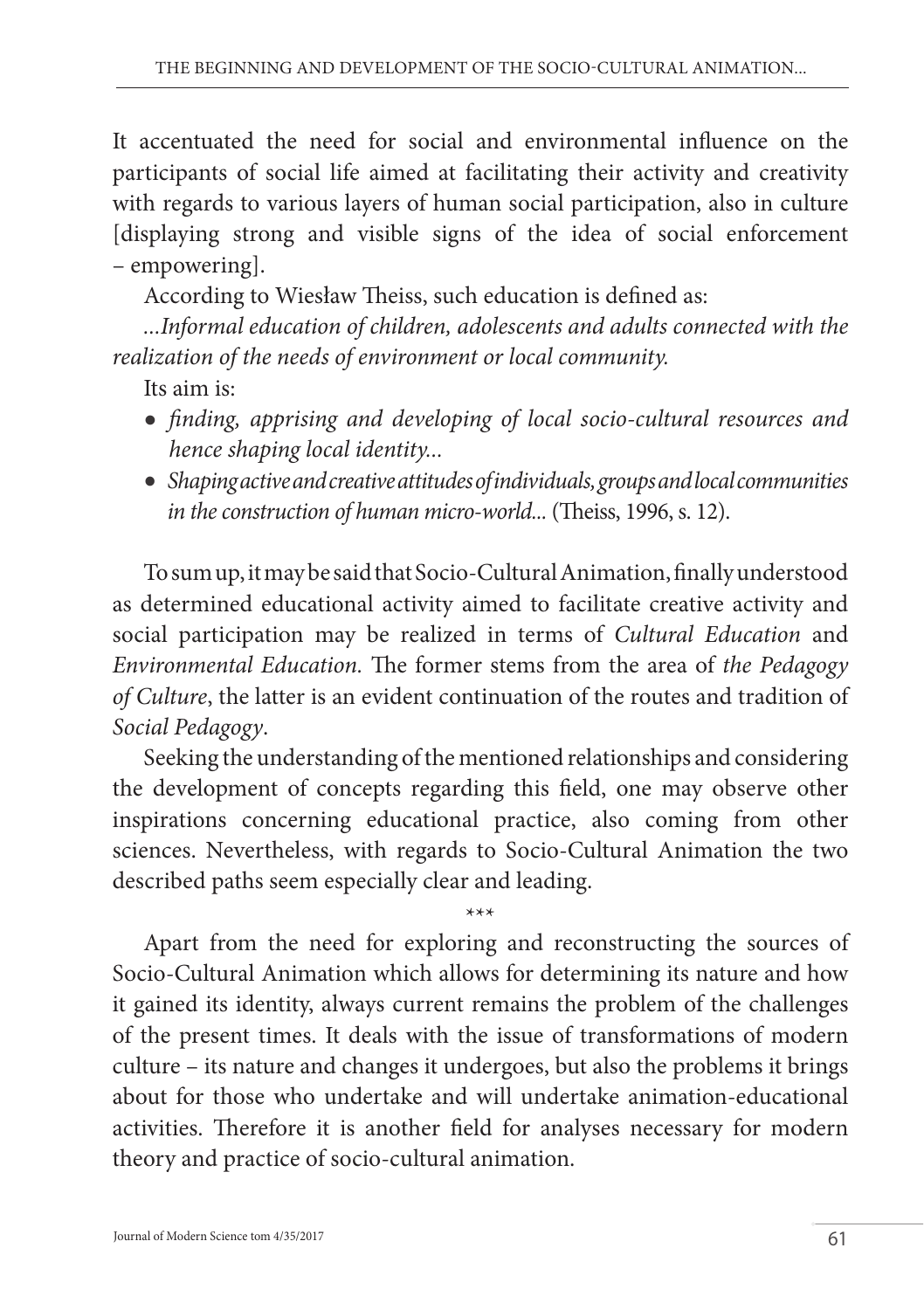#### **References**

- Badura, J., Czerniawska, O. (1979). *Instytucje i placówki kulturalno-wychowawcze*, Warszawa: Instytut Wydawniczy CRZZ [Centralnej Rady Związków Zawodowych].
- Borowski, T., Daszyńska-Golińska, Z., Dziubińska, J., Gargasa, Z., Heilperna, M., Kruszewska, Z., Krzywicki, L., Orsetti, M., Orsza, H., Posner, S., Stępowski, M., Szydłowski, T., Weychert-Szymanowska, Wł. (1913). *Praca oświatowa, jej zadania, metody, organizacja*, Kraków: Michał Arct.
- Cichosz, M. (2004). *Polska pedagogika w latach 1945*–*2003*, tom II, Toruń: Wydawnictwo Adam Marszałek. ISBN 8373228209.
- Dobrzyński, K. (1975). *Wychowanie w działalności kulturalno-oświatowej*, Warszawa: Instytut Wydawniczy CRZZ.
- Dyczewski, L. (1995). *Kultura polska w procesie przemian*, Lublin: Towarzystwo Naukowe Katolickiego Uniwersytetu Lubelskiego. ISBN 8385291636.
- Jankowski, D., Kargul, J., Kowalski, F., Przyszczypkowska, K. (1985). *Podstawy działalności kulturalno-oświatowej*, Warszawa: Centralny Ośrodek Metodyki Upowszechniania Kultury. ISBN 8320904803.
- Jankowski, D. (1977). *Dom kultury*, Warszawa: Centralny Ośrodek Metodyki Upowszechniania Kultury. ISBN 9788320904802.
- Jedlewska, B. (1999). *Animatorzy kultury wobec wyzwań edukacyjnych*, Lublin: Wydawnictwo UMCS. ISBN 9788322714669.
- Kałużny, Cz. (1973). *Zasady, metody, formy działalności kulturalno-oświatowej*, Warszawa: Instytut Wydawniczy CRZZ.
- Kargul, J. (1976). *Pracownik kulturalno-oświatowy*, Warszawa: Instytut Wydawniczy CRZZ. ISBN 9788362015313.
- Konewka, A., Korniłowicz, K. (1929). *Przewodnik oświaty dorosłych (1928),* Warszawa: Wydawnictwo Federacji Oświatowej Organizacji Społecznych.
- Kopczyńska, M. (1993). *Animacja społeczno-kulturalna*, Warszawa: Centrum Animacji Kulturalnej. ISBN 8370101097.
- Korniłowicz, K. (1976). *Pomoc społeczno-kulturalna dla młodzieży pracującej i dorosłych. Wybór Pism*, wstęp, wybór i opracowanie O. Czerniawska, Wrocław–Warszawa–Kraków: Ossolineum.
- Olszewski, H*.* (1965). *Organizacja pracy kulturalno-oświatowej*, Warszawa: Instytut Wydawniczy CRZZ.